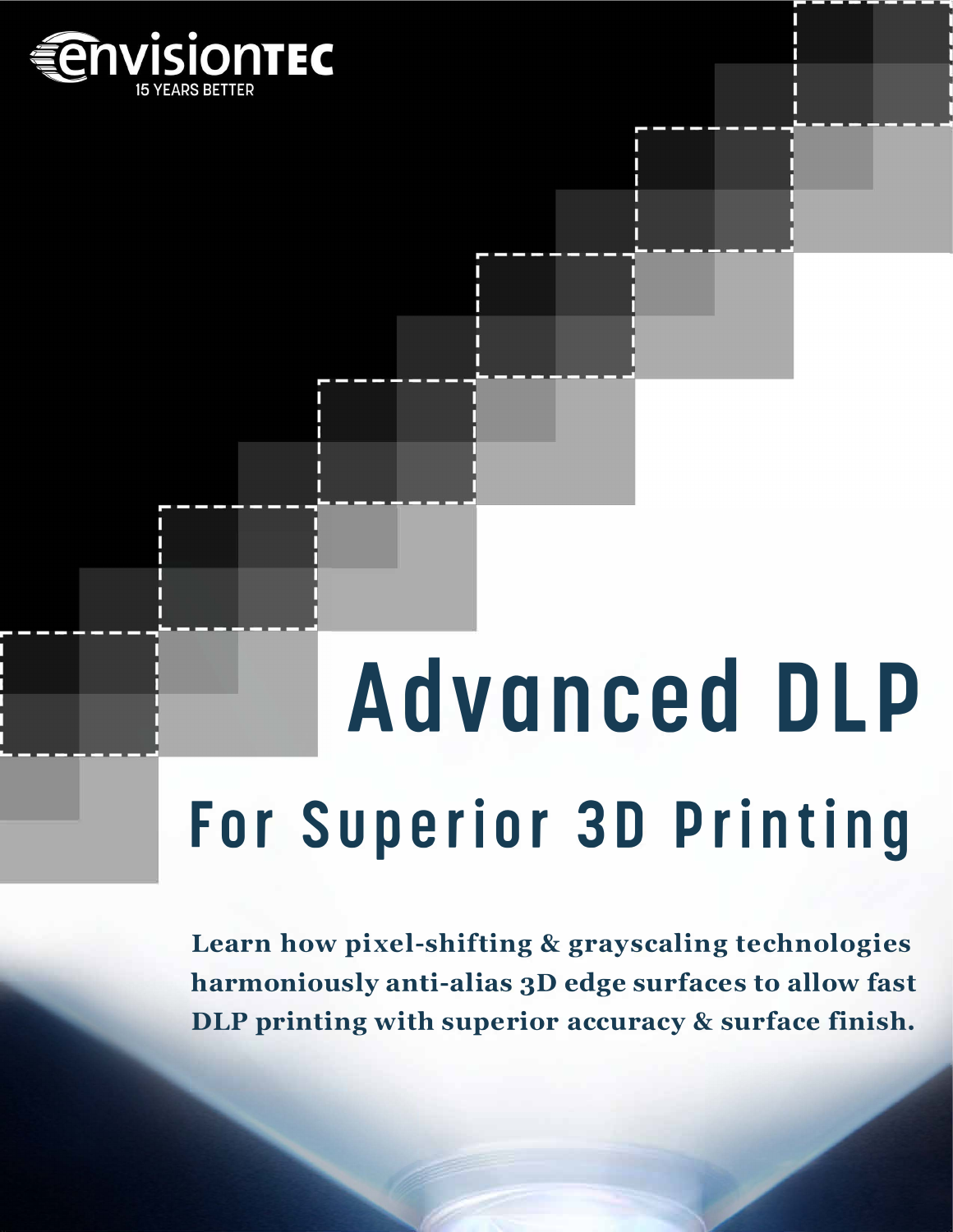

# Fast, Accurate and Smooth -

# What's the Best 3D Printing Technology?

*The answer isn't nearly as simple as SLA versus DLP. Understanding pixel-shifting and grayscaling technologies, which harmoniously anti-alias 3D objects, can help discerning business customers decide.*

ot all forms of 3D printing are created equal—and that truth is also evident to the visible eye within individual 3D printing processes as well. Novices to the field sometimes debate whether SLA or DLP is a superior technology for final 3D printer performance. But even within the processes of SLA (stereolithography) and DLP (digital light processing), there are significant differences in technological approach and therefore final product. N

When looking for the fastest, most accurate 3D printer with the best resolution and final surface finish, it's important to dig into these details when business performance is on the line.

Why? Because post-processing is the dirty little secret of 3D printing, and nobody wants to save time and money 3D printing parts only to lose those savings after the build is complete, with extensive cleaning, sanding and polishing.

## $SLA$  vs.  $DLP$  – The Simple Analysis

he concept for both SLA and DLP technologies is straightforward. A vat of photopolymer or resin is exposed The concept for both SLA and DLP<br>technologies is straightforward. A v.<br>of photopolymer or resin is exposed<br>to a light source that cures material into a final object from a digital design file.

In SLA, the light is generated by a laser. In DLP, a high-definition projector.

In an oversimplified analysis, a pros and cons list easily takes shape.

In SLA, the laser beam literally draws lithography means "to write" — the part image onto the vat of resin, and draws in the interior, albeit not always in that order, curing the liquid, literally, line by line and layer by layer into a final part.



**ADVANCED** 

*Surface finish is important when it comes to postprocessing but accuracy is also critical. These parts are identical digital models, but the EnvisionTEC DLP delivered 96.3% part accuracy, while the SLA version was just 68.0% accurate.*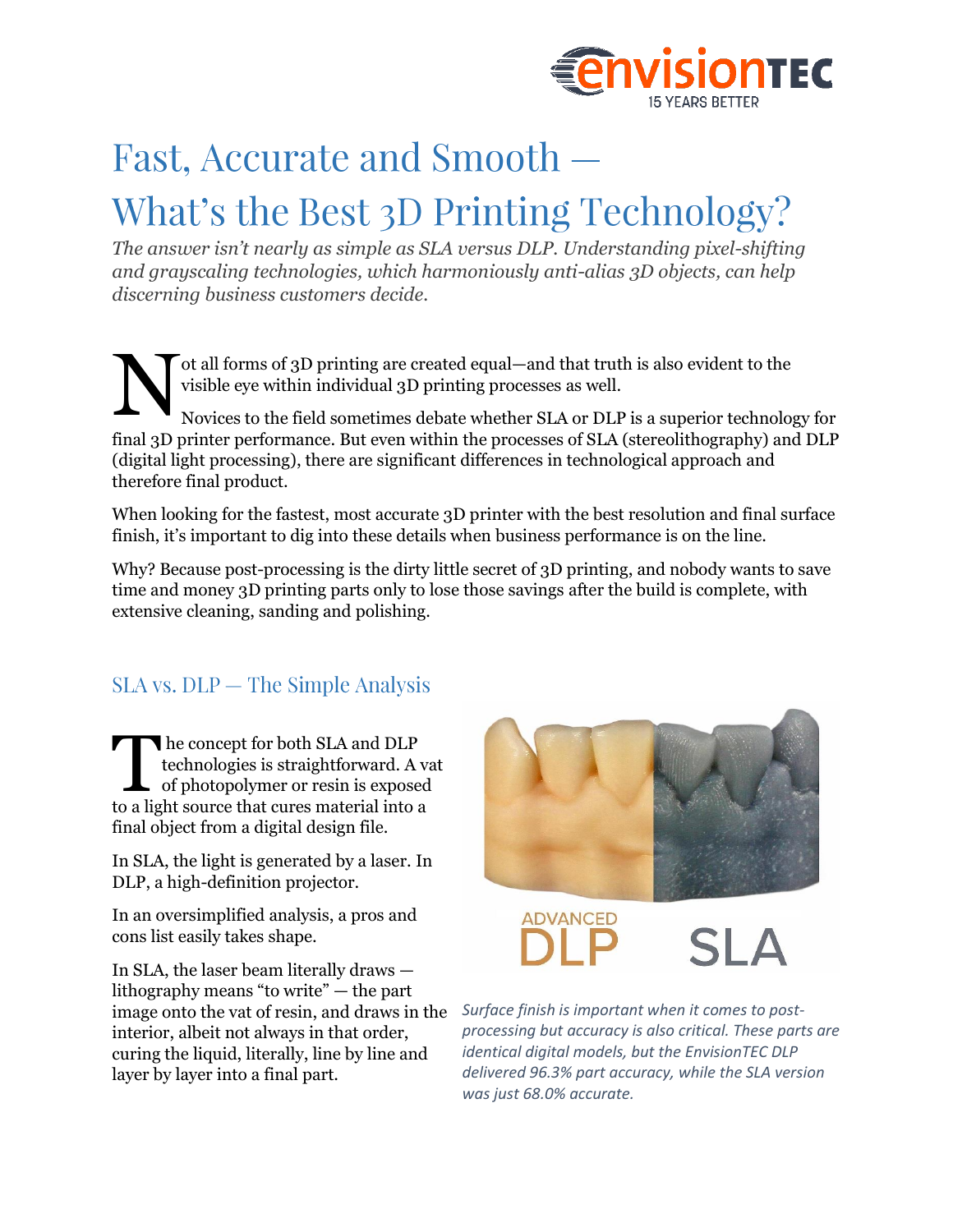



*SLA literally draws a part in resin with a laser light, a time-consuming process. DLP works faster because it doesn't have to draw every single line and can cure large amounts of resin in each exposure.*

No matter how fast the printer goes, SLA is a time-consuming strategy. Just imagine drawing each layer individually on a sheet of paper with a fine-point pen, outlining the shape and then coloring in the dense middle sections perfectly with that same pen, page after page. While it may take more time, in the end, the process, theoretically, delivers a more tightly cured product with a finer edge.

In generic DLP, meanwhile, a high-definition projector flashes each complete layer onto the polymer, a process more akin to taking an ink stamp to each page. But because a projector delivers light in pixels — creating volumetric pixels, or voxels, in the resin — there's an undeniable square, pixelated shape that inhibits smooth edges.

This is the quick analysis of SLA versus DLP. But is it the whole story? Not nearly — especially if you dig into the multitude of patents filed globally for these processes.

The rest of the story, as they say, is why experience truly matters when it comes to process technology in 3D printing.

Consider: What if DLP figured out a way to smooth out its pointed, pixelated edges? Would it be — could it be —better than the best SLA?

> Advanced DLP solves the challenges of a generic DLP approach, and consequently, offers speed, accuracy and smooth surface finish.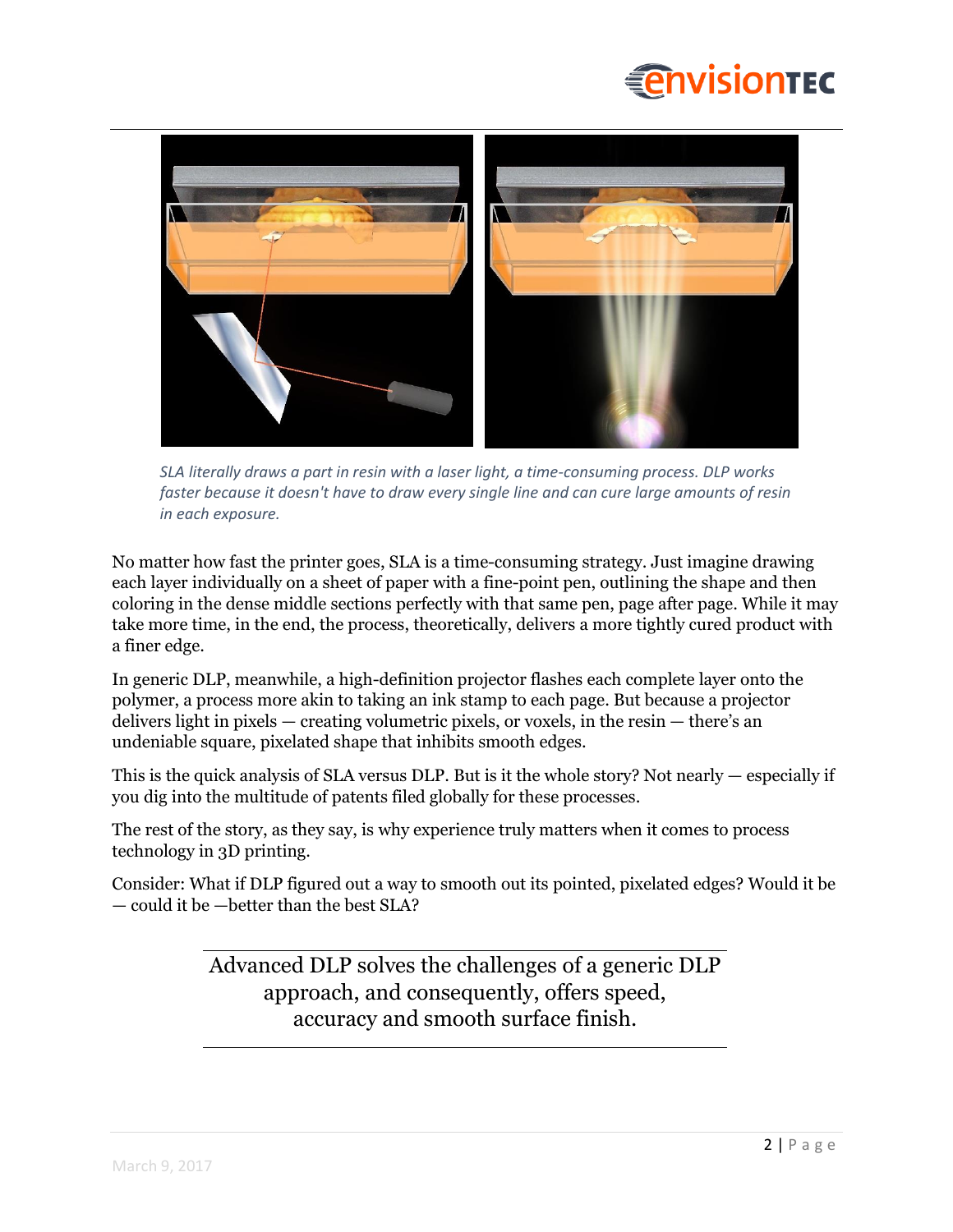# **EnvisionTEC**

## **Advanced DLP Offers Surface Quality and Speed**

nvisionTEC's experienced 3D printing engineers, who are pioneers in additive manufacturing, answered these questions more than a decade ago. That's why the I nvisionTEC's experienced 3D printing engineers, who are pioneers in additive<br>manufacturing, answered these questions more than a decade ago. That's why the<br>company leads the industry in delivering highly accurate DLP par with a smooth surface finish that requires little to no post-processing.

Consequently, industries that demand the highest in part accuracy and smooth organic shapes, such as the hearing aid and dental industries, prefer EnvisionTEC 3D printers for mass customized production. Six out of ten hearing aids made globally today are made on EnvisionTEC printers, and dentists, orthodontists and dental labs are rapidly adopting

EnvisionTEC's advanced DLP printers for the same reasons: highly accurate, smooth fuss-free surfaces.

EnvisionTEC uses several patented and proprietary approaches to delivering these outstanding curves and smooth surface finishes.

To understand why these methods work so well, let's first identify the root of the problem with a generic DLP approach.

A projector delivers light in squareshaped pixels, which create volumetric pixels, also known as voxels, when the light cures resin.

Along a curved edge, this causes what



*Al Siblani, left, EnvisionTEC's founder and CEO, and Alexandr Shkolnik, EnvisionTEC's chief technology officer, led the development of two methods of smoothing out pixelated surface edges in three dimensional objects using DLP technology. Their patents on these 3D anti-aliasing techniques were filed in the early 2000s.*

the industry refers to as "stairstepping" – a jagged edge reminiscent of an early-era 8-bit video game.

Adding to the challenge, the size of each pixel is predetermined by an easy formula: each pixel is the size of the build space, or work envelope, divided by the resolution of the projector. The smaller the object being printed, the less of an issue a user will have with stairstepping, but the bigger an item gets, the more pronounced the pixels and stairstepping gets.

What's more, the size of the pixels cannot be changed without changing the size of the projector or the build space.

In the early 2000s, a small team of engineers in Germany and the United States led by Al Siblani, EnvisionTEC's founder, and Alexandr Shkolnik, EnvisionTEC's chief technology officer, developed two separate methods of smoothing out pixelated stairsteps.

Their first solution, quite simply, cuts the size of each stairstep by half a pixel. EnvisionTEC filed a patent for this approach [\(US7790093 B2\)](https://www.google.com/patents/US7790093) in 2005.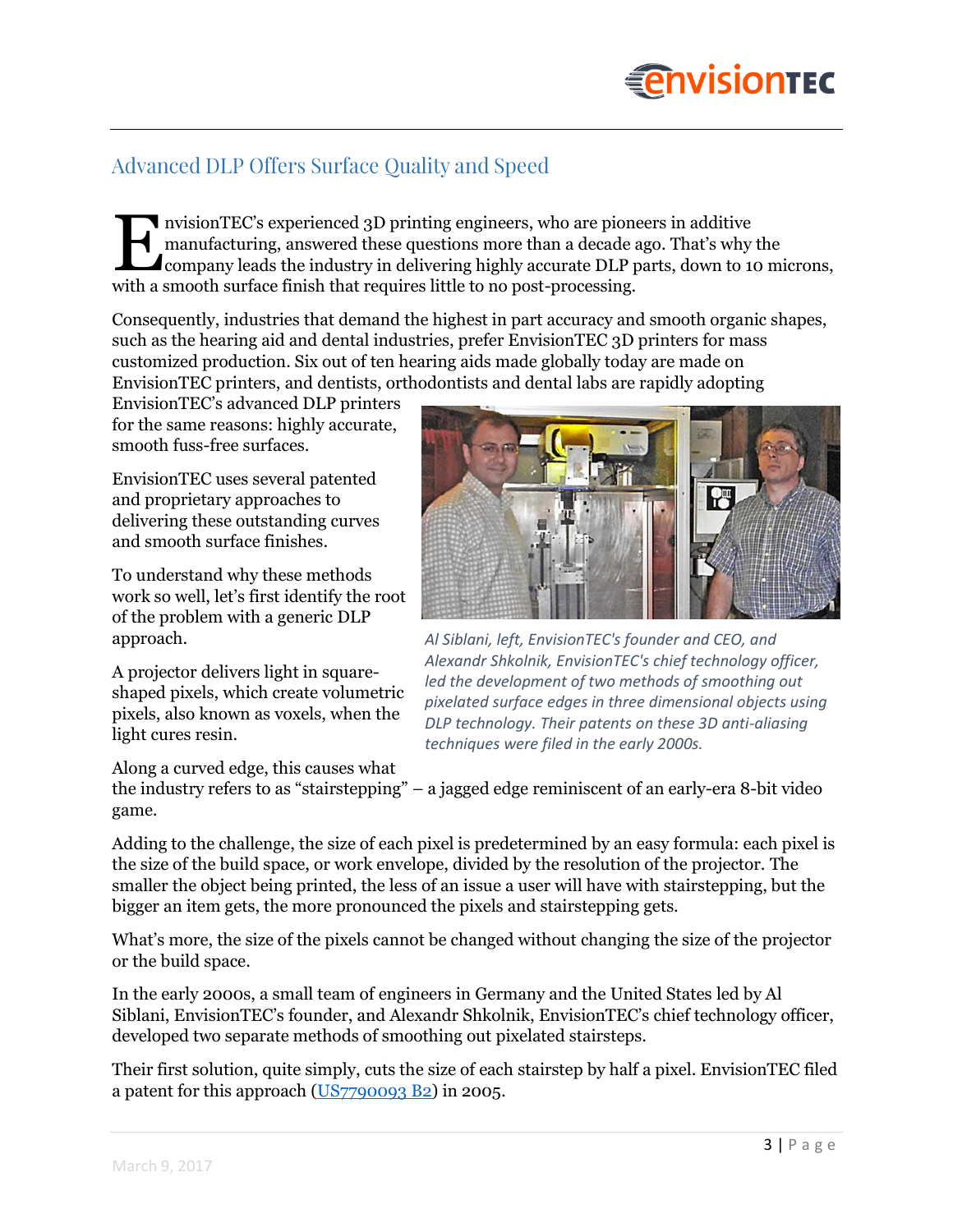

#### Enter solution No. 1: The EnvisionTEC ERM.

nvisionTEC's Enhanced Resolution Module, or ERM, is a physical device — manufacturing in the  $\triangle$ company's Germany facility  $-$  that deliberately I nvisionTEC's Enhanced Resolution Module, or<br>ERM, is a physical device — manufacturing in the company's Germany facility — that deliberately<br>causes a tiny and precise amount of "pixel shift" in the projector delivering the light. This shift literally cuts the issue of stairstepping in half, for objects that are both large and small.

This process is also why the curved surface finish from EnvisionTEC DLP printers is *at least* twice as good as its competitors, even when using the same resolution projectors. EnvisionTEC's Desktop and Perfactory DLP machines comes with HD projectors in varying resolutions, from 1400 x 1080 to 1920 x 1200.

The ERM device isn't a simple "module." Rather, it's a complete electromechanical system. A controller box delivers an electric current — one for movement in X and another for movement in  $Y -$  to a small square-shaped metal plate with a hollow interior that physically sits just below the projector. This device, when strategically



*This is photograph of the EnvisionTEC Enhanced Resolution Module, which moves a half pixel in X and Y, to slightly shift the second exposure in its DLP machines and reduce stairstepping in a sophisticated 3D anti-aliasing technique. The projector shines through the center of the module.*

excited by electricity, allow for a tiny amount of tightly controlled motion in X and Y.

The ERM literally shifts the projection a half pixel to the left or right in X or a half pixel up or down in Y.

With generic DLP technology, a 3D printer might flash a complete image layer for, say, 10 seconds as it builds an object. With EnvisionTEC's ERM pixel-shifting technique, each exposure is done twice.

In this example, let's say the first baseline exposure is for five seconds where original curing should take place. But the next five second exposure is shifted a half-pixel left in X and down in Y, reducing any stairstepping in half.

> The ERM literally shifts the projection a half pixel to the left or right in X or a half pixel up or down in Y.

Depending on the size of the final object being built, this reduction of stairstepping can make stairstepping virtually undetectable to the human eye.

This pixel-shifting is completely controlled and regulated by EnvisionTEC's proprietary Perfactory software, too, so users don't need to manually control it. The system works automatically to smooth surface finish.

But EnvisionTEC didn't stop there in its quest to deliver the best surface finish.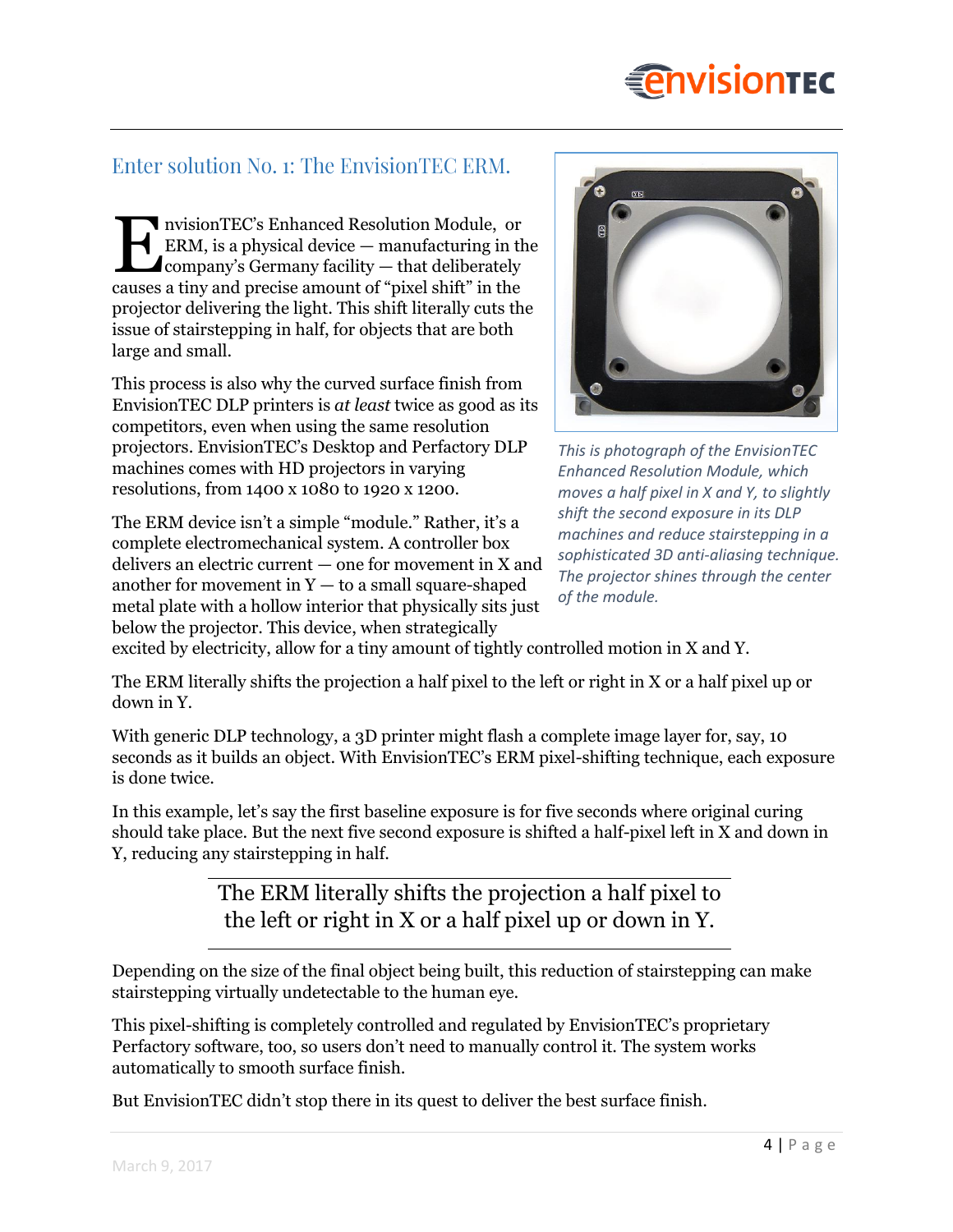





*The image above shows how regular pixelated stairstepping occurs with a generic DLP approach. But with EnvisionTEC's ERM pixelshifting, shown to the right, the pixels are shifted to half of X and Y of the original exposure, reducing sharp stairstepping in half.*

## But Wait, There's More — Anti-aliasing With Grayscaling

nvisionTEC combines its pixel-shift strategy with another patented and proprietary method called grayscaling, which is, simply put, an anti-aliasing technology for 3D *d*objects. E

The first patents for this method were filed in 2007, in both Germany and the United States. [\(EP1849587 B1,](https://www.google.com/patents/EP1849587B1?cl=enIt) [US20080038396A1,](https://patents.google.com/patent/US20080038396A1/en?q=envisiontec&q=gray) [US20070260349A1\)](https://patents.google.com/patent/US20070260349A1/en?q=envisiontec&q=gray)

Anti-aliasing technologies are prolific today — used in 2D digital platforms virtually everywhere images appear digitally, from video games and TV screens to pretty much anything that has a digital monitor. In today's digital world, there are many high-tech methods

Anti-aliasing technology, which smooths pixelated edges, is commonplace in today's digital world, but EnvisionTEC figured out a way to bring the method to 3D printing.

of anti-aliasing to smooth the edges of all the pixelated images we see every day.

EnvisionTEC was the first 3D printing company to figure out a way to convert this anti-aliasing strategy to 3D voxels from a projector.

So, after EnvisionTEC's ERM technology has cut the stairsteps in half, the company's proprietary grayscaling technique smooths out whatever remains of these "jaggies," as stairstep images are known in video game circles.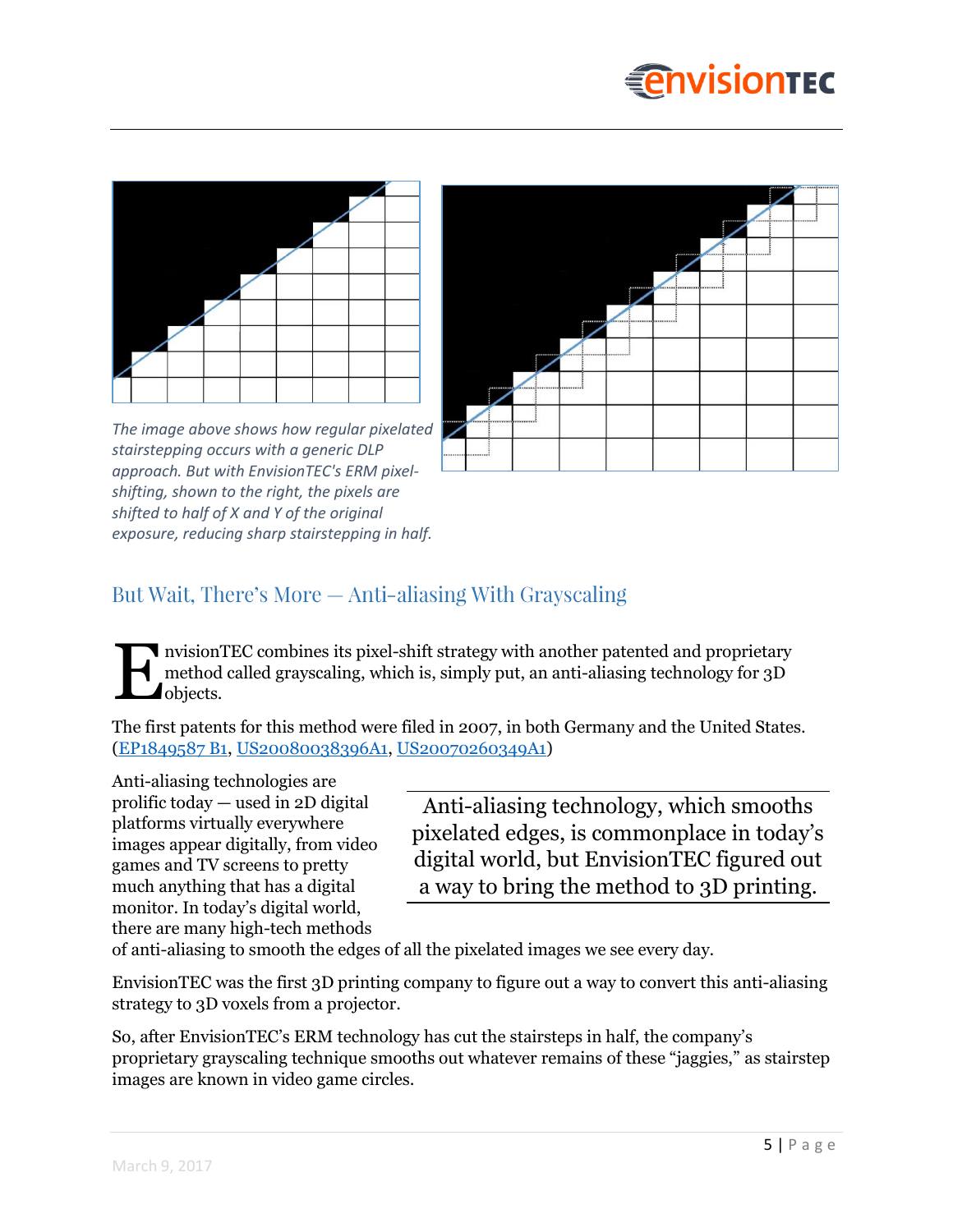# **EnvisionTEC**

## **Grayscaling Smooths Edges, Allows For** Layer-less 3D Printing

nlike an SLA laser beam that is either on or off, an HD light projector can emit light in many shades, or intensities, of light along a I possible an SLA laser beam that is either on out off, an HD light projector can emit light in many shades, or intensities, of light along spectrum that goes from white and gray to black.

In fact, there are 1,024 discernable shades of gray between white and black. EnvisionTEC technology uses 255 of these shades, with pure white set at 255 to dark black set at zero, to feather out edges in a sophisticated and controlled fashion.

EnvisionTEC's smart and proprietary software controls each individual pixel at the curved edge of an object, setting it in a feathered rainbow of grays, in order to deliver a smooth, anti-aliased edge.

What's more, the varying intensities made possible with grayscaling each exposure also delivers another unique effect with EnvisionTEC's DLP technology.

While the X and Y dimensions of a pixel are fixed, the Z-depth of a voxel is adjustable depending on the intensity of light delivered to each pixel through grayscaling. That means while generic forms of DLP print flat layer by flat layer, EnvisionTEC DLP prints each exposure in varying depths — a layerless 3D printing strategy that enhances the smooth and accurate surface finish.





*This simplified example shows how EnvisionTEC's proprietary grayscaling technology, when combined with the company's exclusive pixel-shifting, shown below, delivers a microscopically smooth surface finish at the edge.*

The harmonious interplay of EnvisionTEC's pixel-shifting ERM technology, combined with grayscaling, delivers a market-leading surface finish with no striations or stairstepping.

Beyond what's visible and can be felt, however, scans of final parts show this technology is more accurate than SLA, too.

*These parts were made from the same digital file, and may look similar, but the image on the left, 3D printed with EnvisionTEC's advanced DLP technology, has a smoother surface finish and is more accurate. The EnvisionTEC-printed part is 96.3% in tolerance, while the SLA made part is 69.8% accurate.*